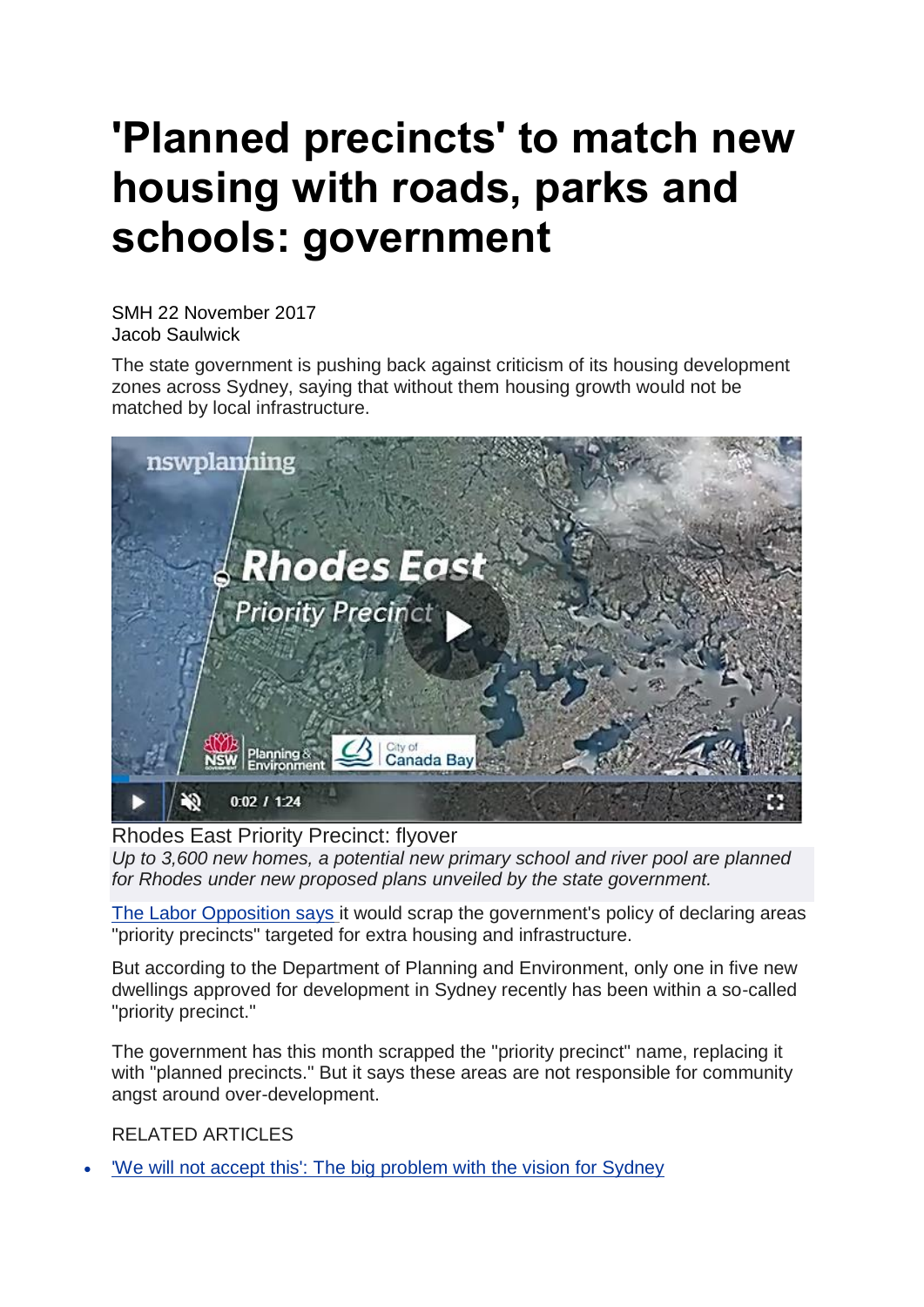## • 'Sydney's [south-west](http://www.canberratimes.com.au/nsw/new-suburbs-drawn-on-the-western-sydney-map-near-badgerys-creek-airport-site-20171121-gzpoxc.html) is booming': Newest suburb to have 30,000 homes

"There's a lot of misinformation out there around what's in these planned precincts," said Brendan Nelson, the deputy secretary of growth, design and programs at the Department of Planning and Environment.



*A mix of apartment towers and terrace houses have been proposed as part of the draft Priority Precinct Plan for Rhodes East. Photo: Supplied*

"Sydneysiders can see a lot of growth, and yes there is a bit of fatigue but a majority of the growth that's going on is outside these planned precincts," said Mr Nelson.

Precincts are [proposed](http://www.planning.nsw.gov.au/Plans-for-your-area/Priority-Growth-Areas-and-Precincts) in places such as Bardwell Park, Glenfield, Ingleside, Riverwood, St Leonards, and Burwood, Strathfield and Homebush.

A public exhibition has recently finished for a precinct of about 3600 new homes on former industrial land at Rhodes East on the Parramatta River.

The Rhodes East development will be the first within the program to include infrastructure paid for with a \$20,000 per dwelling "special infrastructure contribution" or SIC levy.

That levy, to be charged on top of contributions required by council, will raise about \$74 million to be spent on road upgrades, pedestrian and cycle paths, and on acquiring land for a new primary school.

"What Daley and the ALP are offering is effectively the same old 'we are just going to build units in your suburb, but there's no planning… just holus-bolus, developers, spot-rezoning, fill your boots, same as we've always done," said Planning Minister Anthony Roberts.

"But what we're saying is… we know this increase is coming, but its going to come with an infrastructure spend," said Mr Roberts.

"That's the importance of the SIC: it's collected locally and spent locally."